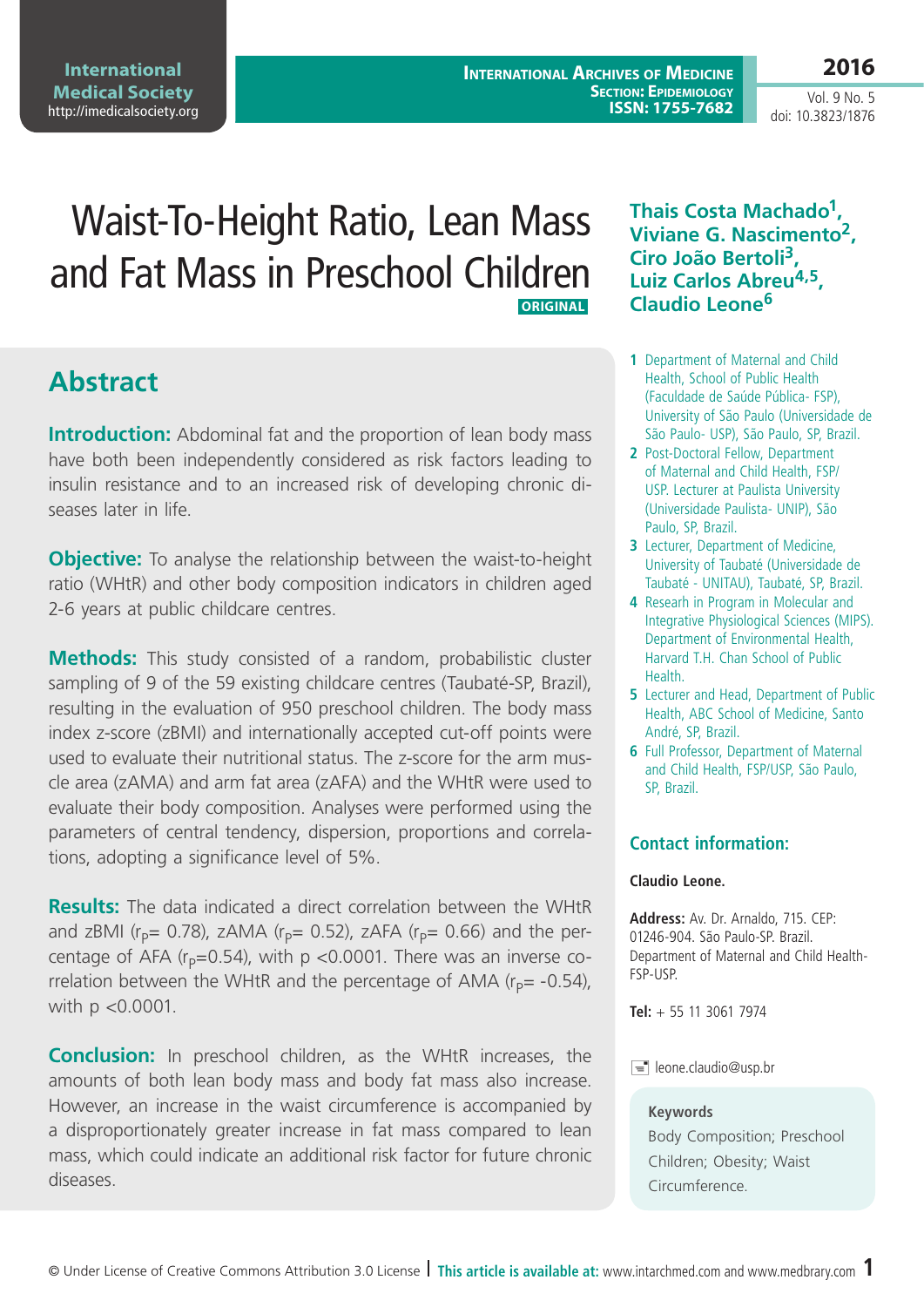**International Archives of Medicine Section: Epidemiology ISSN: 1755-7682**

**2016** Vol. 9 No. 5

doi: 10.3823/1876

## **Introduction**

The importance of using the waist circumference to estimate visceral fat has been underscored, even if indirectly, primarily in screening for the risk of developing chronic diseases, which have been associated with an increased accumulation of abdominal fat [1, 14, 17]. The mechanism by which the accumulation of central fat, specifically visceral fat, leads to insulin resistance likely stems from an increase in lipolysis and the release of free fatty acids. Moreover, insulin resistance is associated with the appearance of several risk factors for diseases such as glucose intolerance, dyslipidaemia, vascular injury, hypertension and other cardiovascular disorders, which are the major components of metabolic syndrome [6, 27].

A meta-analysis study found evidence supporting the superiority of measuring central obesity, especially using the waist-to-height ratio (WHtR), compared to Body Mass Index (BMI) in detecting cardiovascular risks in adult men and women [13]. However, in children and especially in pre-school age children, there is no consensus on this score because some authors have found no difference between the use of BMI and the use of waist circumference measurements in predicting cardiometabolic risks [5, 8, 12], whereas other authors have reported differences between them, considering waist circumference measurements to be a better predictor of this type of risk [15, 18, 24].

In addition to visceral fat, muscle mass has also been associated with the body's ability to regulate the glucose metabolism. Because muscle is an important site for glucose uptake, metabolism and storage, reduced body muscle mass can be considered another factor capable of leading to insulin resistance, thereby increasing the risk of developing chronic diseases later in life [22, 25, 32].

The majority of these studies have independently evaluated the risk of developing chronic diseases at different stages of life, associating these risks with fat accumulation in the central region or with a reduction in lean body mass. Few studies have evaluated the simultaneous manifestation or the correlation between these two risk factors [10, 32]. Across-sectional study conducted in Finnish adults observed a positive correlation between waist circumference and both lean and fat body mass [32].

Ibáñez *et al*. [10] published the only study among preschool age children and reported that central fat gain was accompanied by a greater gain in body fat mass than in muscle mass, but only in children who were small for their gestational age at birth.

Considering that both excess fat and decreased lean body mass in children may represent risk factors for medium and long-term health, the evaluation of body composition during childhood has become extremely important. The early detection of changes in these factors may contribute to the development of more effective measures to prevent obesity and its potential complications. Thus, given the importance of this topic and the still outstanding issues, this research was conducted to study the relationship between the WHtR, lean mass and body fat mass in children aged 2-6 years.

### **Methods**

This work was a cross-sectional study where the study population consisted of children between the ages of 2 and 6 years who were enrolled and attending municipal childcare centres in Taubaté (São Paulo state – SP) during the second half of 2008 and the first half of 2009. The sampling was probabilistic and random, clustered by the childcare centres themselves, based on the list of the 59 municipallyowned childcare centres that existed at that time.

The sample size required was estimated to be 112 overweight children, with a Pearson correlation coefficient of 0.30 between the WHtR and lean body mass, for a statistical power of 90% and a significance level of 5%. Given that the prevalence of overweight preschool children in Taubaté was approximately 15%, the final sample required was estimated to be 747 children. The sample size cal-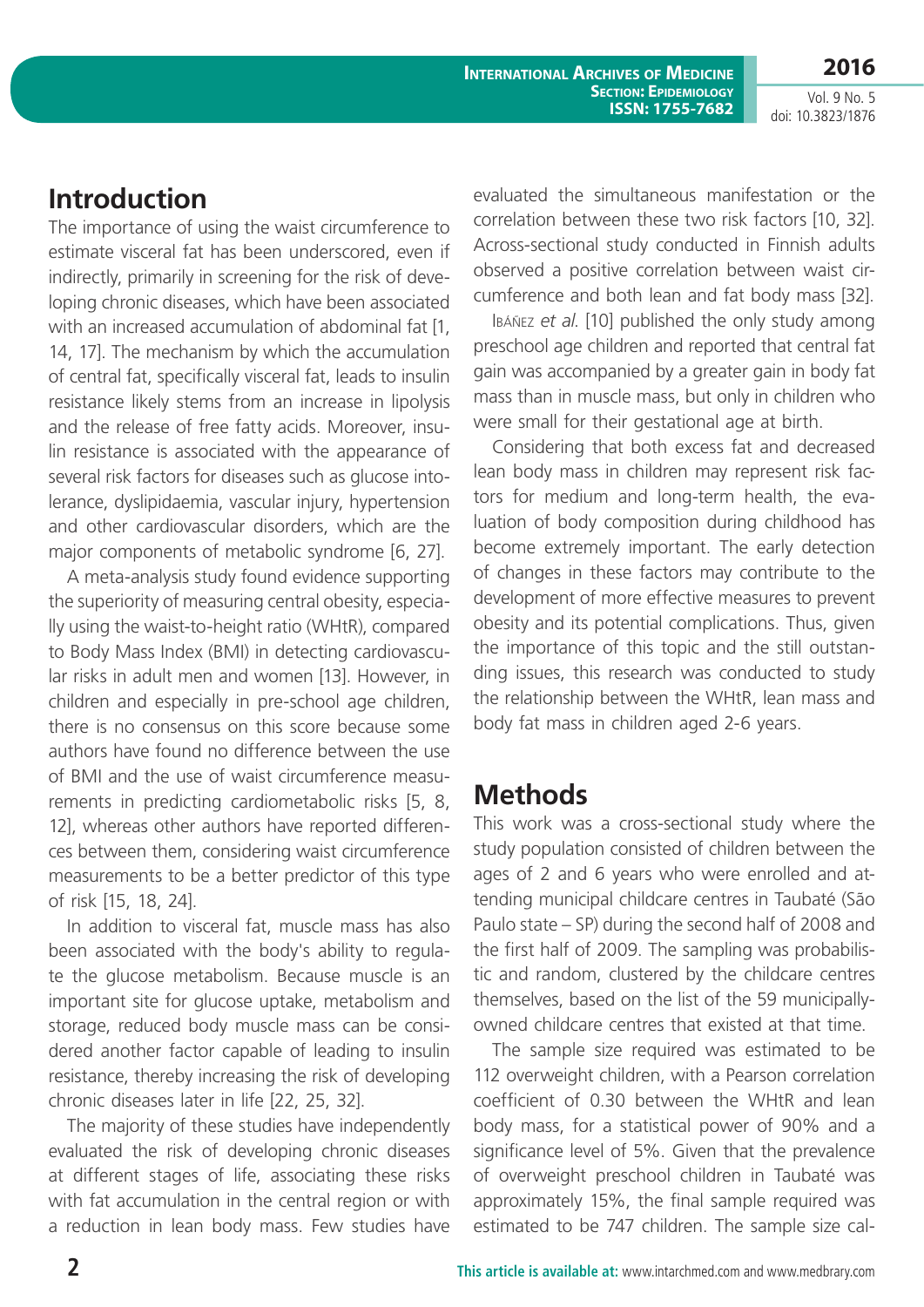**2016**

Vol. 9 No. 5 doi: 10.3823/1876

culations were performed using the software Med-Calc version 12.1.4.0.

To compensate for possible sampling losses, the sampling group was expanded by 20%, requiring a final sampling of 896 children. The first 9 childcare centres randomly selected among the 59 existing centres were more than sufficient to achieve the necessary sample size.

All children between 2 and 6 years of age who were enrolled and attending the childcare centres and present on the days scheduled for taking the anthropometric measurements were included in the study. Children with chronic or growth disorders and children whose parents or guardians did not authorise participation were not included in the study.

The nine childcare centres resulted in a total of 954 children who underwent the weight, height, arm circumference (AC), waist circumference (WC) and triceps skinfold thickness (TST) evaluations. After the process of analysing and evaluating the data consistency, four children whose values were inconsistent were excluded, resulting in a final sample of 950 children.

The average age of the sample was  $4.8 \pm 0.96$ years (standard deviation -SD), with a minimum age of 2.0 years and a maximum age of 6.8 years. Boys accounted for 54.7% of the children tested. The socioeconomic status of these preschool children was as follows: over half of the children lived in households with 4 or 5 people (52.5%) and without other children younger than 5 years of age (66.2%). In addition, 45.1% of mothers and 35.8% of fathers had at least nine full years of education.

Anthropometric measurements were taken at the childcare centre it self on scheduled days. Nutritionists and students in their final years of Medical School at the University of Taubaté *(Universidade de Taubaté)* who had been previously trained, standardised and qualified to complete the instruments collected the weights and heights of the children. The data for body composition, circumference and skinfolds were collected only by previously trained and standardised nutritionists. All body measurements were collected according to the technical standards recommended by the World Health Organisation [20, 28, 29].

The weights were measured using a Seca<sup>®</sup> portable digital scale with 150-kg capacity and 100-g precision (Seca®803), and the heights were measured using a WISO® portable stadiometer that was graduated in centimetres and millimetres and attached to the wall.

The arm circumference (AC) was measured using a 0.5-cm-width inextensible tape measure without compressing the midpoint of the non-dominant arm between the acromion and the olecranon and with the child in a standing position with his/her arms relaxed alongside the body.

The WC was measured using an inextensible tape measure at the midpoint between the last rib and the iliac crest, aligned on a horizontal plane, parallel to the floor, with the child standing, his/her arms relaxed alongside the body, feet together and abdomen relaxed. Measurements were taken upon expiration [17, 29].

The TST was measured at the midpoint of the dorsal surface of the non-dominant arm using a properly calibrated Lange® skinfold calliper at a constant pressure. The skinfold measurements were taken in duplicate, and if there was a discrepancy, the procedure was repeated. The mean of the recorded values was then calculated.

The arm muscle area (AMA) and arm fat area (AFA) were used as indirect indicators of lean and fat body mass. They were estimated using the formulas proposed by Baker *et al*. [2] to calculate the total area of the arm (ATA) based on the AC and the formulas proposed by Jelliffe and Jelliffe [11] to calculate the AMA and AFA from the AC and TST. Although there are different formulas for calculating body composition, in the case of indirect methods, the methods proposed by Baker *et al*. [2] and Jelliffe and JELLIFFE [11] have been and are currently being used in studies involving children [4, 7, 9].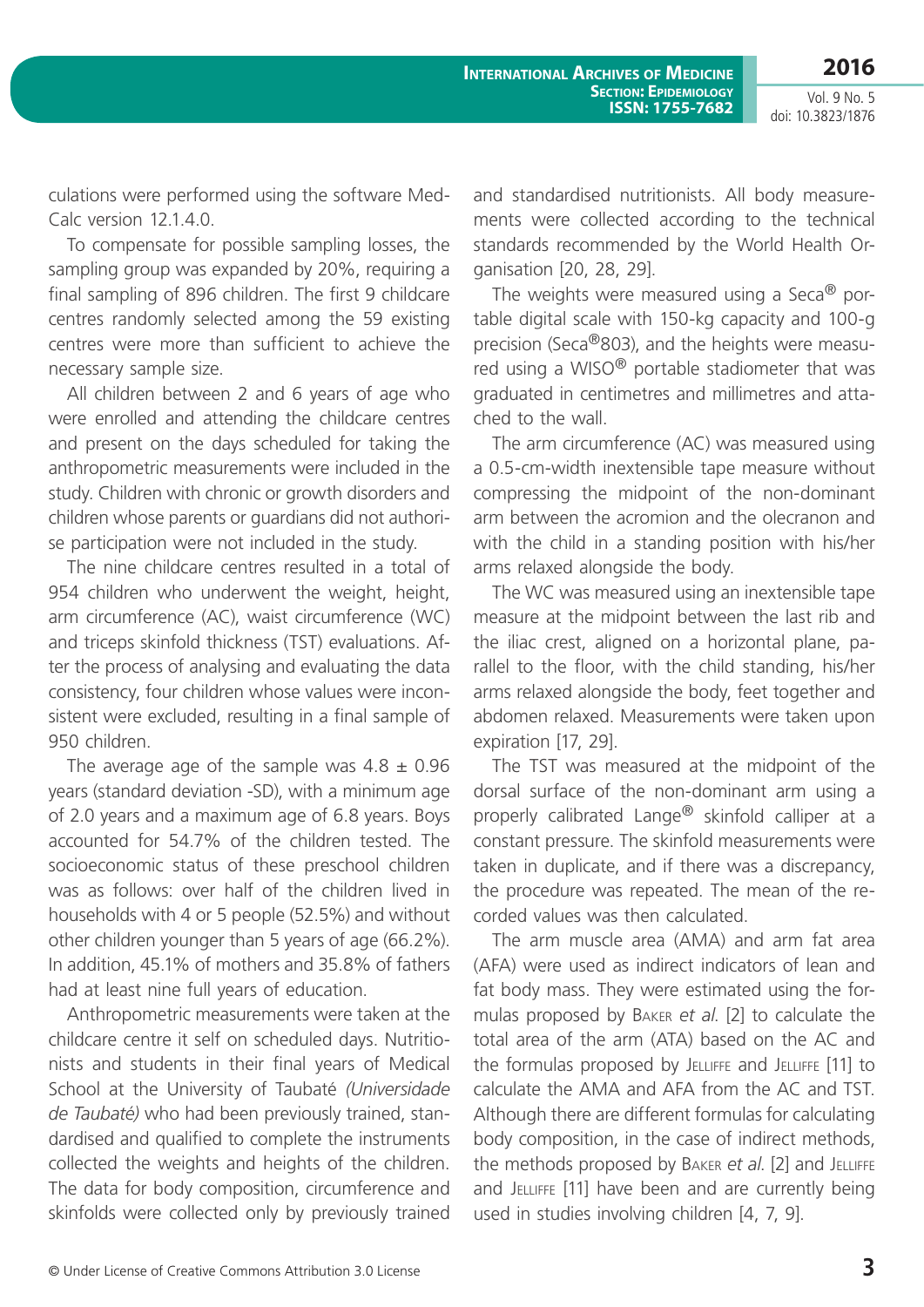**2016**

Vol. 9 No. 5 doi: 10.3823/1876

 As a reference to characterise the nutritional status of the preschool children according to the BMI z-score (zBMI), the 2006 WHO growth curves [30] were used for children up to 5 years of age, and the 2007 WHO growth curves [31] were used for children 5 years of age and older. The reference standards reported by Frisancho [9] were adopted to calculate the AMA, AFA and WC z-scores.

The percentage of AFA (%AFA) and AMA (%AMA) in relation to the ATA and the WHtR were also calculated. The WC (cm) to height (cm) ratio has been used, even in children, to control for the influence of the gender and age variables on the WC [1, 14, 26].

BMI z-scores based on the cut-off points proposed by the Ministry of Health *(Ministério da Saúde-MS)* and the WHO were used to classify the children's nutritional status [16, 21]. For some analyses, the overweight preschool children were clustered, combining overweight and obese children, using a BMI cut-off of  $\geq +2$  z-score. There were 95 children in this group. Moreover, some correlations were calculated exclusively with the group of obese children, using a BMI cut-off of  $\geq$  +3 z-score, for a total of 42 children.

Data analysis was performed using the applications MedCalc 12.1.4.0 and SPSS 15.0, and the frequencies, proportions, means and standard deviations (SD) and the Pearson correlation coefficients  $(r<sub>p</sub>)$  were calculated. The alpha level of significance was set at 5%, and 95% confidence intervals (CI) were also calculated.

This study was approved by the Committee for Ethics in Research of the College of Public Health, University of São Paulo *(Universidade de São Paulo)*, COEP letter No. 361/09 and by the Research Ethics Committee of the University of Taubaté, CEP/UNI-TAU No. 0002/05.

# **Results**

Overall, the children showed an appropriate growth in stature, and their average was not significantly different from WHO reference values for the median height for age z-score  $(zH/A)$ , i.e.,  $zH/A = -0.05$  $(95\% \text{ Cl} = -0.11 \text{ to } 0.02)$  with a prevalence of short stature ( $zH/A < -2$ ) of 2.3% (95% CI = 1.4 to 3.5), which is very close to the expected reference values.

The mean BMI z-score of the preschool children was 0.43 (95% CI: 0.35 to 0.51) with a SD of 1.22. For AFA, the mean z-score was 0.60 (95% CI: 0.51 to 0.69) with a SD of 1.41, and for AMA, the zscore was -0.14 (95% CI: -0.21 to -0.08) with a SD of 1.04.

The mean WC z-score of the preschool children was 0.61 (95% CI: 0.54 to 0.68) with a SD of 1.09.

The mean WHtR of the preschool children was 0.50 (95% CI: 0.497 to 0.502) with a SD of 0.042.

There was a high correlation,  $r_p = 0.804$  (p <0.0001), between the WCz-score and WHtR in absolute values in the preschool children analysed.

As evident from **Table 1**, more than one quarter of the children had a high BMI, and there was a difference in the nutritional status between genders, with a higher prevalence of overweight girls  $(p = 0.0009)$ .

**Table 1** also shows that there was no malnutrition evident among the children.

An analysis by age group showed no differences in the prevalence of changes in nutritional status.

There was also a direct and very high correlation between the WHtR and the BMI z-score for the preschool age children, with a Pearson correlation coefficient  $(r<sub>p</sub>)$  of 0.78, which is statistically significant (p <0.0001).

This correlation remained high, direct and significant even when only the overweight preschool children ( $r_p = 0.65$ , p <0.0001) or the group of specifically obese children ( $r<sub>p</sub> = 0.57$ , p <0.0001) were analysed.

 There was a positive correlation between the WHtR and the AMA z-score ( $r_p = 0.52$ , p <0.0001), i.e., the higher the WHtR, the greater the z-score AMA in preschool children **(Figure 1)**. However, in analysing the correlation between WHtR and the percentage of AMA (%AMA), there was a negative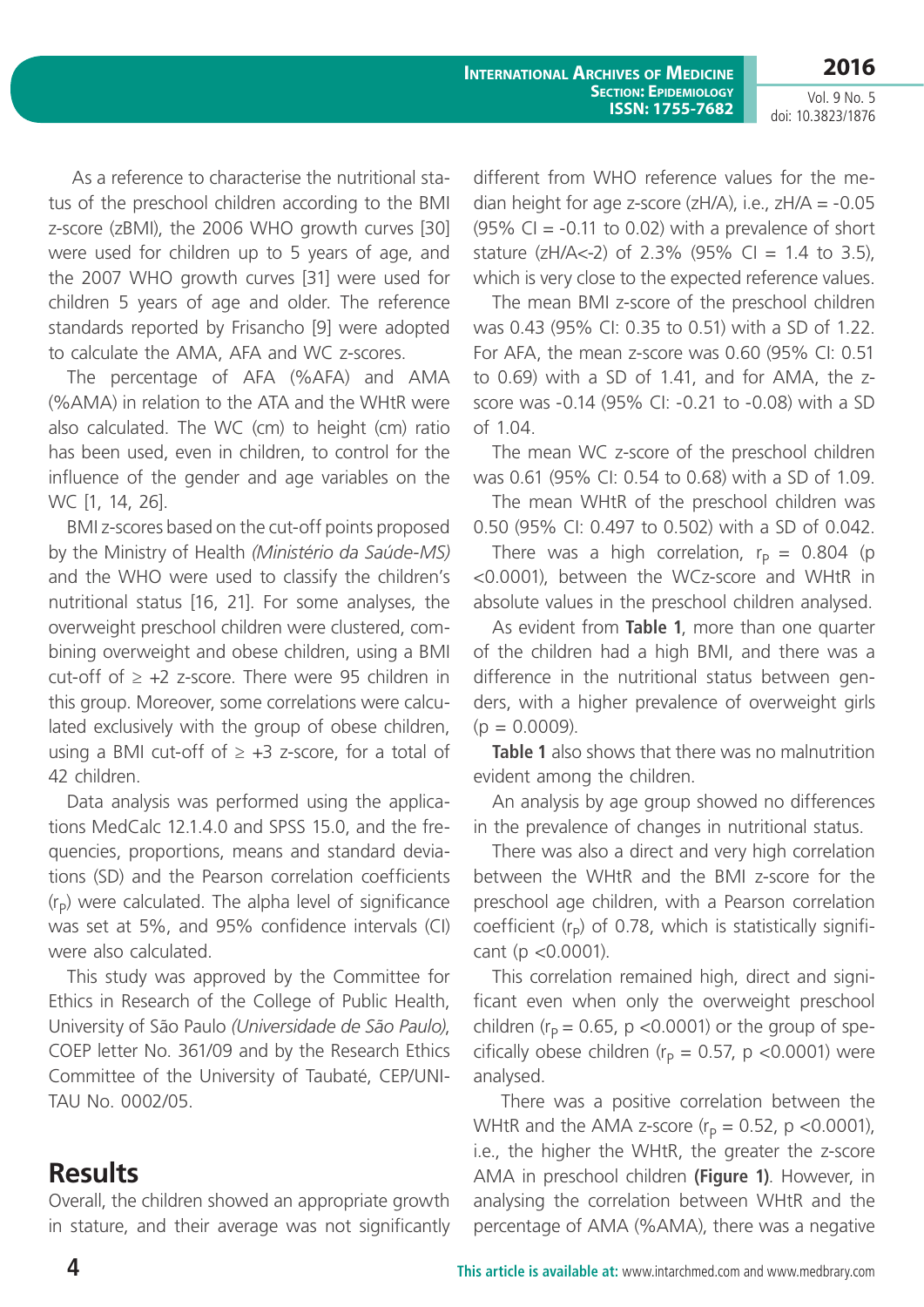| <b>Gender</b>                                                       | <b>Under weight</b> | <b>Normal weight</b> | <b>Risk of Overweight</b> | Overweight* | <b>Obesity</b> | <b>Total</b> |
|---------------------------------------------------------------------|---------------------|----------------------|---------------------------|-------------|----------------|--------------|
|                                                                     | $n$ (%)             | n (%)                | n (%)                     | n (%)       | n (%)          | $n$ (%)      |
| M                                                                   | 5(1.0)              | 384 (73.8)           | 87(16.7)                  | 17(3.3)     | 27(5.2)        | 520 (100.0)  |
|                                                                     | (71.4)              | (55.5)               | (55.8)                    | (32.1)      | (64.3)         | (54.7)       |
| F                                                                   | 2(0.5)              | 308 (71.6)           | 69 (16.0)                 | 36(8.4)     | 15(3.5)        | 430 (100.0)  |
|                                                                     | (28.6)              | (44.5)               | (44.2)                    | (67.9)      | (35.7)         | (45.3)       |
| <b>Total</b>                                                        | 7(0.7)              | 692 (72.9)           | 156 (16.4)                | 53(5.6)     | 42(4.4)        | 950 (100.0)  |
|                                                                     | (100.0)             | (100.0)              | (100.0)                   | (100.0)     | (100.0)        | (100.0)      |
| $\chi^2$ = 12.834; gl=3; p=0.005.<br>*p M x F overweight = $0.0009$ |                     |                      |                           |             |                |              |

**Table 1.** Prevalence of underweight, risk of overweight, overweight and obesity among preschool children according to gender. Taubate-SP, 2008-2009.







correlation, indicating that as the WHtR increases, the %AMA decreases in preschool children ( $r<sub>p</sub>$  = -0.54, p <0.0001) **(Figure 2)**.

This correlation between the WHtR and %AMA was still negative and significant even when only the obese group was analysed ( $r_p = -0.50$ , p = 0.0008). Regardless of the choice of indicator (zAFA or %AFA), as the WHtR increased, there was also an increase in both the z-score for AFA  $(r_p = 0.66, p$ <0.0001) and the percentage ( $r_p = 0.54$ , p <0.0001) of this area on the arms of preschool children **(Figures 3** and **4)**.

There was also a positive and significant correlation between the WHtR and %AFA upon analysing only the group of obese children ( $r_p = 0.51$ , p = 0.0006).

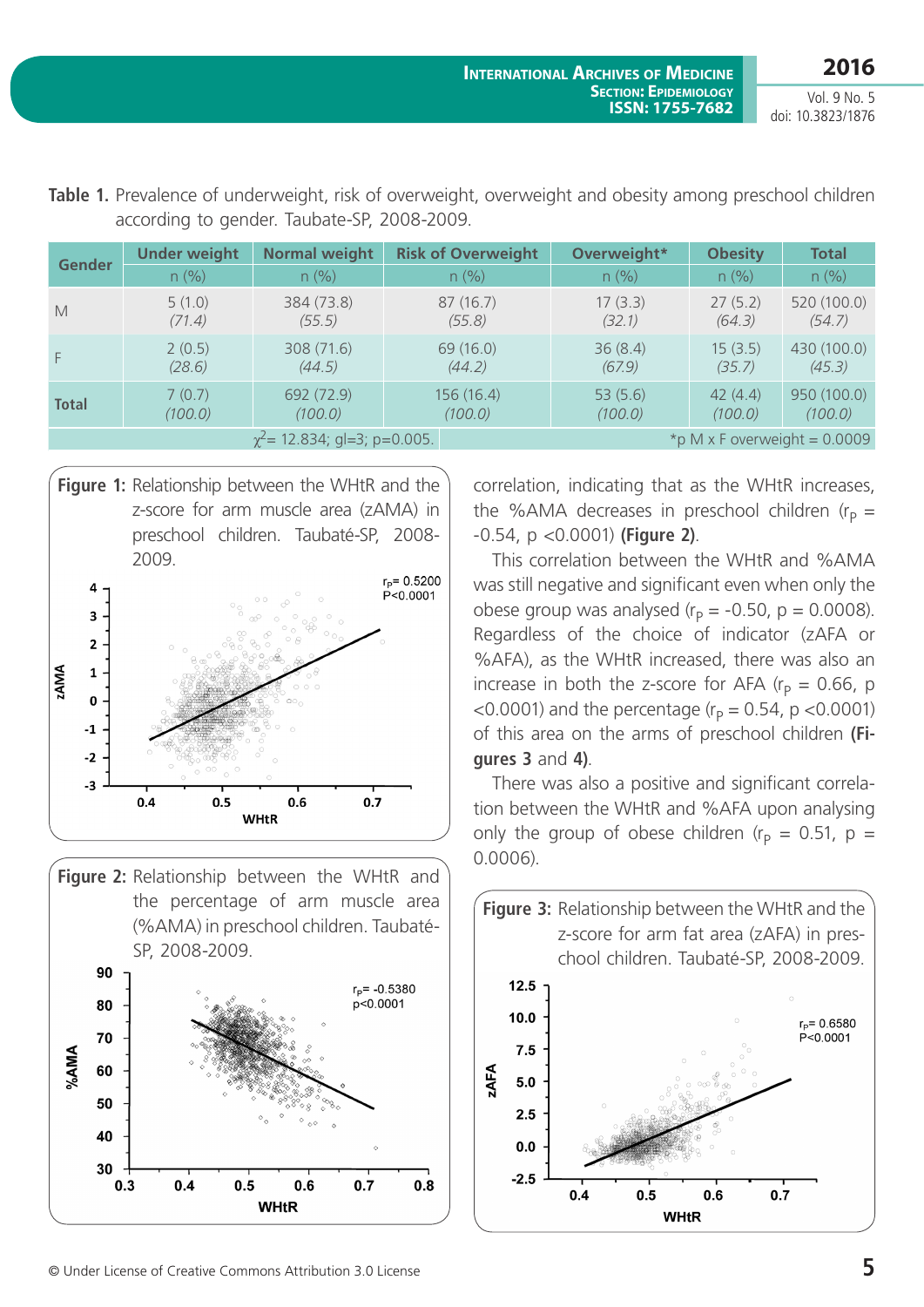

# **Discussion**

The correlations observed between the WHtR and the zAMA and the %AMA, as well as between the WHtR and the zAFA and the %AFA, suggest that as the WHtR increases, the child tends to have a higher quantity, in absolute values, of both muscle mass and body fat mass. However, it is important to note that this trend does not imply that the children had an excess of muscle mass, because whereas the average zAFA was higher overall than the reference values (+0.60), indicating an increased AFA, the average zAMA was lower (-0.14, 95%  $CI = -0.21$  to  $-0.08$ ), indicating that there was less muscle mass.

This difference in z-scores for AFA and AMA, combined with the different correlations observed between the WHtR and the percentages of muscle area and fat area, suggests that even in preschool age children, an increase in the WHtR is accompanied by an increase in fat mass that is disproportionately greater than the increase in lean muscle mass.

Notably, comparing the WC z-score and the WHtR in absolute values showed an almost perfect correlation, indicating that the WHtR can be used as a valid indicator of the tendency for pre-school

age children to accumulate fat in the central body region based on their age and gender.

Overall, the WHtR also showed a strong correlation with the BMI of the preschool children, as well as with the overweight or obese children alone. These results also indicate that the WHtR can be used in screening overweight preschool children.

The use of the WHtR in characterising nutritional status may be more practical in routine care than the BMI or WC z-scores or percentiles, as it does not require specific age range and gender tables to diagnose the nutritional risk of the child [26].

Although it may be a possible marker of cardiometabolic risk in preschool age children, the importance of the WHtR is enhanced by its inverse correlation with the percentage (%) of lean arm area, regardless of the absolute value of this measurement.

This relationship may have a possible explanation in the body's strategic planning, as suggested by RALT [23], that there is a "rivalry" between muscle build-up and height growth during childhood. Thus, in cases of more extreme growth in preschool children, as usually occurs with obese children, the body tends to accumulate more calories as fat mass and proportionately less as muscle mass.

Consistent with the results observed in this study, Ylihärsilä *et al*. [32] also reported positive correlations between WC and lean mass and body fat, as well as with the percentage of body fat mass in adults. However, these authors did not examine the correlation between WC and the percentage of lean mass. Boeke *et al*. [3] evaluated the correlations between different body fat indicators in school age children and also observed a positive correlation between the WHtR and the percentage of body fat estimated using bioelectrical impedance or using dual-energy X-ray absorption (DXA). However, these authors did not evaluate the relationship between WC and lean body mass.

The only study identified that has evaluated the evolution of central fat, lean mass gain and body fat was Ibáñez *et al*. [10]. These authors reported that between 2 and 4 years of age, there was an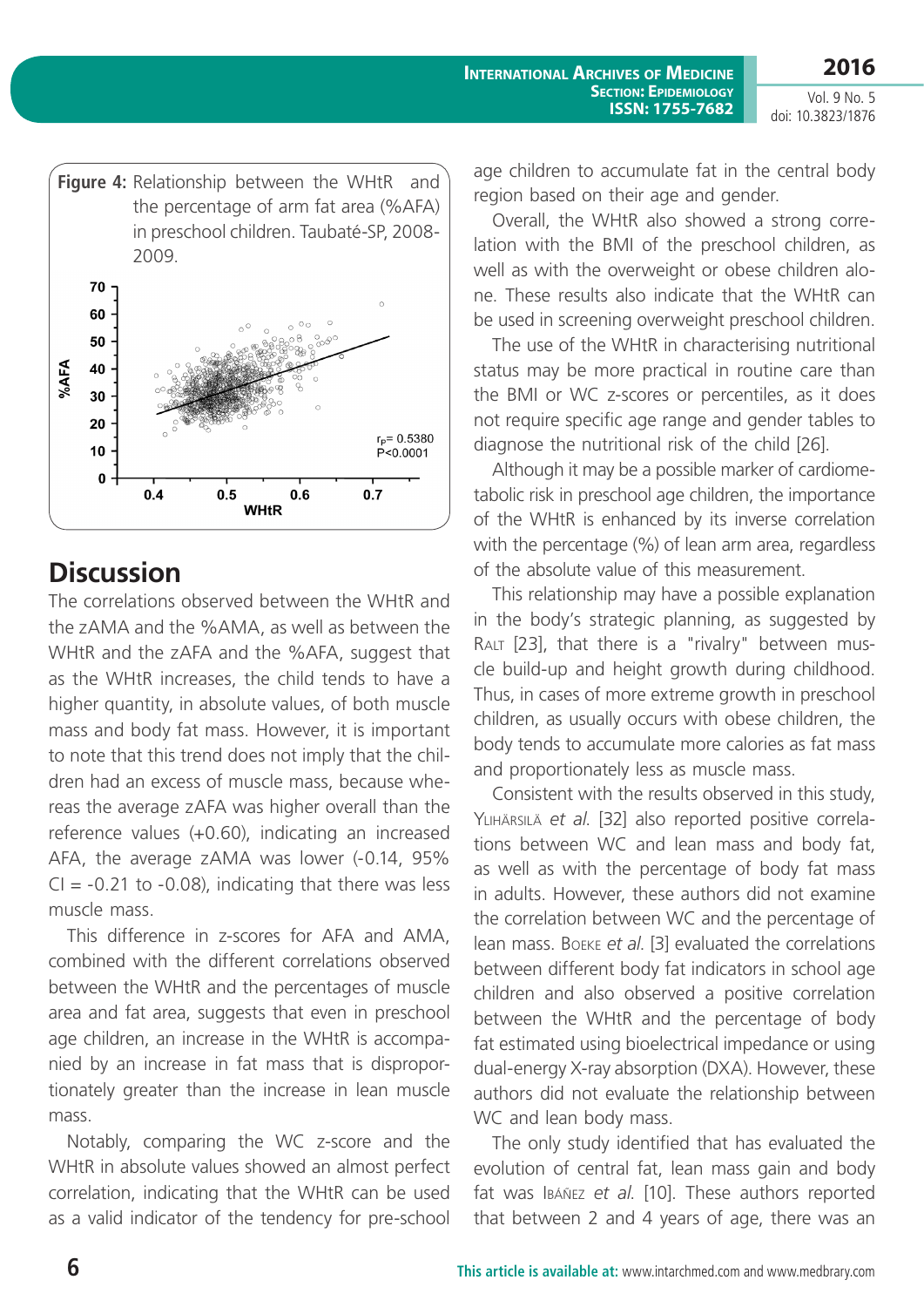increase in the gain of abdominal and body fat and a decrease in the gain of lean mass in children who were small for their gestational age at birth, but they did not observe the same trend in children whose birth weights had been appropriate for their gestational age.

In contrast to Ibáñez *et al*. [10], this study showed that proportionally smaller gains in lean mass may occur among preschool children regardless of their intrauterine growth.

According to Mokha *et al*. [17], an increased WHtR in children, even in preschool age children, can detect cardiometabolic changes, including among children with normal weights.

Furthermore, health care is conventionally considered the diagnosis, treatment, and prevention of diseases, accidents, and other physical and/or mental disabilities [33, 34]. As for lean body mass, Murphy *et al*. [19] reported a negative correlation between lean body mass and triglycerides after adjusting for body fat mass in preschool age children.

It was evident in this study that as the WHtR increased, the percentage of lean mass became lower and the body fat mass became much higher in preschool children.

These findings may indicate that children with more fat around their abdominal region and who were heavier at preschool age have a higher risk of developing chronic diseases, given the strong positive correlation observed between WC and BMI.

Thus, considering the relationship between lean body mass and metabolic changes in the body already described in the literature and the results of this study, the evaluation of lean mass is gaining even more obvious importance in routine care in paediatric populations, especially in children who already present with an accumulation of fat in the abdominal region, as also evaluated using the WHtR in routine care.

### **Author contributions**

Thais Costa Machado - Study design, data collection, statistical analysis and manuscript preparation; Viviane G. Nascimento - Study design, analysis of results and final manuscript preparation; Ciro João Bertoli and Luiz Carlos Abreu - Study design, analysis of results and final manuscript preparation; Claudio Leone - Study design, statistical and results analysis, and final manuscript preparation.

### **Conflicts of interest declaration**

Nothing to declare

### **Acknowledgement**

This research was supported by the doctoral traning grant from the Brazilian Federal Agency for the Support and Evaluation of Graduate Education (Coordenação de Aperfeiçoamento de Pessoal de Nível Superior- CAPES) and The São Paulo Research Foundation, FAPESP, process 2015/26641-8

### **References**

- **1.** Ashwell M, Hsieh SD. Six reasons why the waist-to-height ratio is a rapid and effective global indicator for health risks of obesity and how its use could simplify the international public health message on obesity. Int J Food Sciences Nutr. 2005; 56: 303-7.
- **2.** Baker PT, Hunt EE, Sen T. The growth and interrelations of skinfolds and brachial tissues in man. Am J Phys Anthropol. 1958; 16: 39-58.
- **3.** Boeke CE, Oken E, Kleinman KP, Rifas-Shiman SL, Taveras EM, Gillman MW. Correlations among adiposity measures in schoolaged children. BMC Pediatr. 2013; 13(1): 99.
- **4.** Cândido APC, Freitas SN, Machado-Coelho GLL. Anthropometric measurements and obesity diagnosis in schoolchildren. Acta Pædiatrica. 2011; 100: e120-e4.
- **5.** Chen B, Li H. Waist circumference as an indicator of high blood pressure in preschool obese children. Asia Pac J Clin Nutr. 2011; 20: 557-62.
- **6.** Chiarelli F, Marcovecchio ML. Insulin resistance and obesity in childhood. Eur J Endocrinol. 2008; 159: S67-S74.
- **7.** Chowdhury SD, Ghosh T. The upper arm muscle and fat area of Santal children: an evaluation of nutritional status. Acta Pædiatrica. 2009; 98: 103-6.
- **8.** Freedman DS, Kahn HS, Mei Z, Grummer-Strawn Dietz WH, LM, Srinivasan SR, Berenson GS. Relation of body mass index and waist-to-height ratio to cardiovascular disease risk factors in children and adolescents: the Bogalusa Heart Study. Am J Clin Nutr. 2007; 86: 33-40.
- **9.** Frisancho AR. Anthropometric standards: an interactive nutritional reference of body size and body composition for children and adults. Michigan: The University of Michigan Press, 2008.